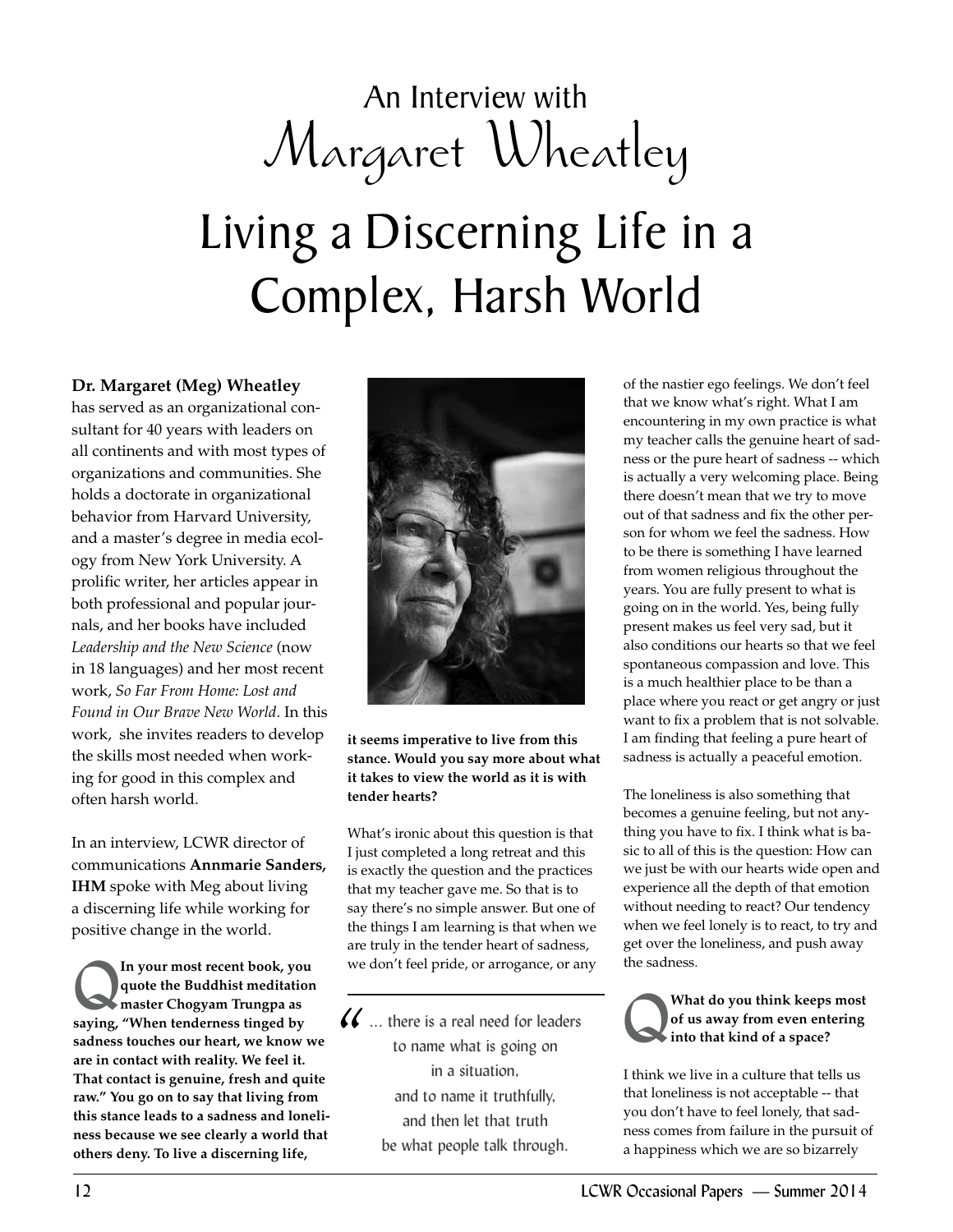focused on. We don't want to feel sad, we're afraid of these things, and yet they're just part of the human experience.

It is impossible to be with the people whom I am with who suffer greatly and experience horrific oppression – and the people whom so many sisters are with – without letting our hearts open to their circumstances. When we do, we feel sadness and perhaps loneliness, although I find loneliness is less of an issue. When I am really standing with others, I don't experience feeling lonely at all.

I would ask the sisters to consult their own experience and what they have discovered in bearing witness or standing with others because I think we are describing the exact same thing. The key is a commitment to wanting to keep our hearts open.

You also note that we often do<br>
not know what to do with our<br>
sadness and our grief over the<br>
world You shripped have appeal **not know what to do with our world. You obviously have opened yourself to feeling these emotions quite profoundly. What do you do with your own sadness and grief?**

There are basically two things that any one of us does in the face of our sadness and grief. We can shut down and pretend we are not feeling this. This, of course, eats away at us over time and we end up living very distracted lives that are more and more superficial. Our other choice is we can open. Those are the two basic gestures: stand back or move into.

Sadness and grief are a part of my life now and I actually take that as a good let them fester. I recently had a friend who did not smoke die of lung cancer. She told me that lung cancer is on the rise with women and that it is often associated with grief. She was someone who experienced the grief of the world. So what I have learned from her sad death is that it is really important to let the sadness move through us and not hold it in. I think we do that through things like ritual, through singing together, and through liturgy – and it is increasingly important that we do these things. The other side of grief and sadness is joy, so it is important to let the grief mutate itself into inexplicable joy.

You observe that no one is able<br>to develop insight and compas-<br>sion without a regular practice **to develop insight and compassion without a regular practice of quieting and watching the mind, a practice of some form of mindfulness. Would you talk about your own practice and what it has meant for your own life?**

My own practice gets more and more serious as the world gets more and more insane. I could draw a direct relationship between my increased practice and the increase in brutality, disrespect, and anti-human behaviors going on in this country and all over the world. These anti-human behaviors are completely irrational from a human survival point of view and the more I experience them, the more I deepen my commitment to want to be there for people. I don't want to be one who withdraws. Yet it takes more practice and a stable mind to be able to stay.

I see so much dehumanization going on with policies, programs, and withdrawal of funding decisions that are taking away the social safety net in many countries now. The more I see that, the more I know I want to be of comfort and support to the people who are working in organizations that are trying to assist others. Doing so is a commitment I made many years ago. As I live this commitment, in order not to not just lose my temper, become enraged, or be brought down by despair, I need to have a regular daily practice.

My practice is quite modest. I meditate anywhere between 15 and 45 minutes a day – depending on my schedule. I try to keep my awareness very active during the day. What has really developed my capacity though is that I go on a solo meditation retreat for two months every winter. My teacher is nearby and she is a beautiful guide into the depths and heights of spiritual experience. I just completed my fourth such retreat.

#### Q**What's that retreat like for you and how do you spend that time?**

Well, I'm self-sufficient. I have a beautiful little cabin in the woods up on the tip of Nova Scotia. It is on the sea and it is very wild country – wild weather, wild animals, and a whole monastic community living just 100 yards from me. I am on my own and I don't talk to anyone except my teacher or in an emergency situation. I have no Internet, no phone, no computer. What I love most is what happens as I watch my mind come alive when it's free from distraction. And I

sign. It means I haven't closed down and that I am on the right path. Keeping my heart open is an important goal of mine. Feeling sadness or grief is a sign that I am doing so.

I want to emphasize one thing though. We have to let these emotions move through us and not



know we all could have this experience if our lives were not so distracted. On retreat, it is just me and my mind and the books I bring to study. I don't write – and that is a deliberate practice because writing solidifies your experience into a solid story line rather than keeping your experiences fluid and changing. It is a perfect environment to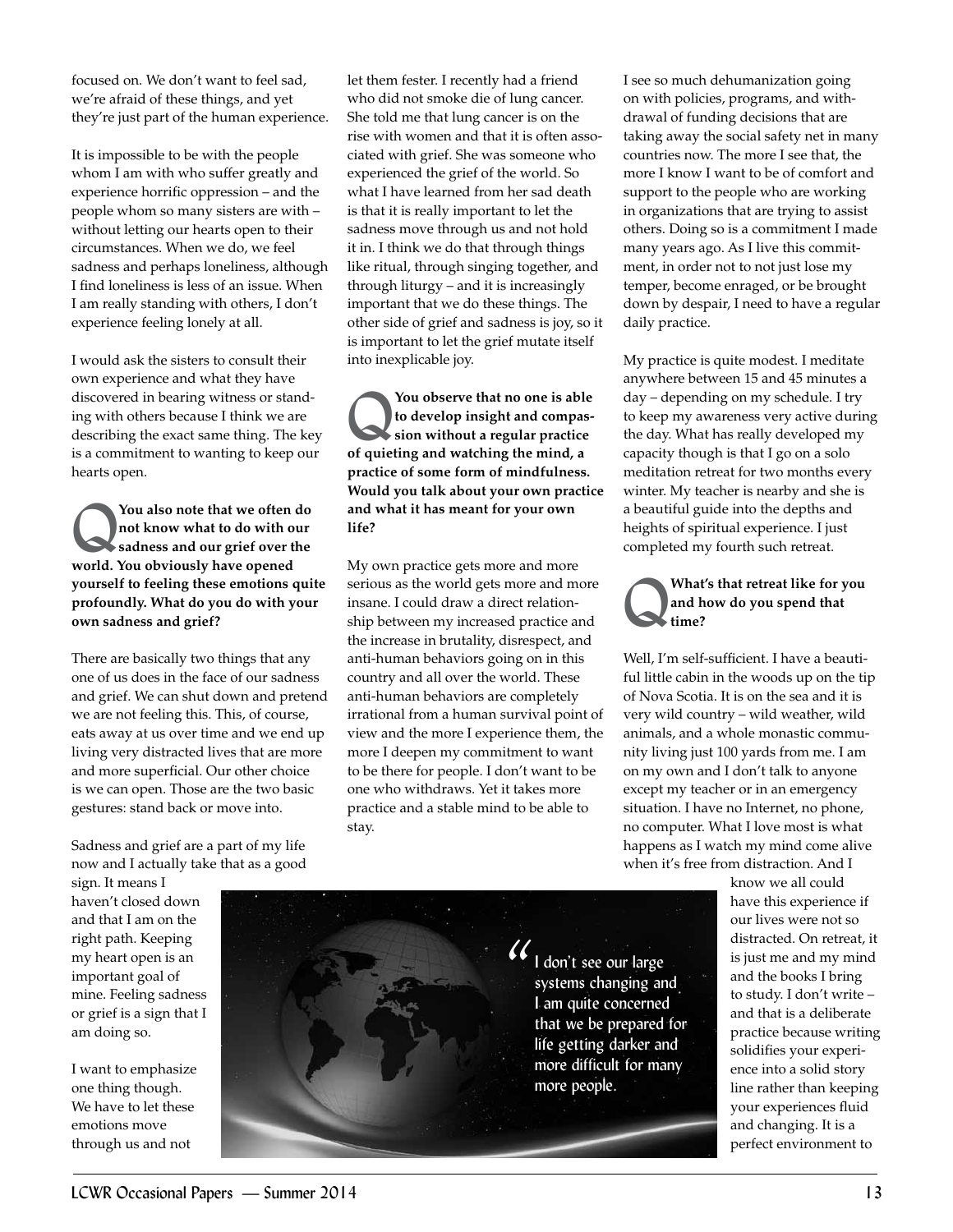study pretty obtuse sacred texts. Those texts become so easy to understand in my little cabin, but then I come back here and the text doesn't have much meaning any more other than I vaguely remember it. So one of the things I observed in doing this regularly is that we are losing our great human mind capacities of memory, connecting the dots, seeing the big picture, thinking ahead, thinking in systems, and seeing interrelation-

ships because we are so distracted and busy with minor disconnected tasks. This has given me insight into the costs of our distracted society and it is a deep, deep concern to me. We need to reclaim or reawaken our minds through finding undistracted time when we can settle down and reflect.

#### What would you recommend<br>for those of us who wouldn't<br>able to make an extensive yea **for those of us who wouldn't be able to make an extensive yearly retreat?**

I think taking a day a month or even a half-day dedicated to contemplation or prayer would be very beneficial, as well as going to a weekend or week-long retreat. The main thing here is just to get silent with your mind so that you can see things clearly, which you cannot do day to day. It is a complete blessing in my life that I can take this extended time, and because I can, it increases my sense of obligation to be available to people and be in a place of peace instead of a place of rage.

You put yourself in very difficult **situations all around the world. What keeps you motivated? How do you keep going?** 

Well, I never felt I had a choice. When you find your right work, it is the ultimate motivation. I can't think of doing anything else. I also feel I have it pretty



easy at this point in my life. I go to where I am invited and get welcomed in by people who are simply happy that I show up for them. I have formed some beautiful relationships through this work. This is a change from my earlier years where my focus was on trying to get people to see from a different world view.

I live a vowed life and my vow in Tibetan Buddhism is to achieve an awakened heart and awakened action. Because we believe that we come back after death, my vow is not just for this life. I know I am going to come back and I just hope that I come back with a more enlightened mind and less ego.

#### You mentioned the more dif-<br> **Example 1999**<br>
others to see from another we<br>
view How do you account for boys **ficult years of trying to help others to see from another world view. How do you account for how your ideas have gained so much attention in the more recent years?**

Age -- and the times! When I was speaking of chaos 20 years ago, people thought it was an interesting concept but that it didn't really apply to their lives. Now everyone is speaking of turbulence and chaos. What is interesting is that I have shifted from thinking that we can fix or change large systems. My work now has shifted away from trying to fix systems and is completely focused on individuals and how we can prepare ourselves to be warriors for the human spirit. It is a significant shift and the change was motivated by my experience. I don't

see our large systems changing and I am quite concerned that we be prepared for life getting darker and more difficult for many more people. So, this is now my focus. The world is changing and I have tried to stay in touch with the major changes. I think the skill with which I come to these times is that I can spot trends, and I have been blessed to have a wonderful platform on which to share what I see.

Q**One challenge so many of us face is how to draw out wisdom from all the data and information that comes our way. And a task of leaders is to not only draw out the wisdom but also to articulate its relevance for others. What insights might you share with women religious leaders who are attempting to do this in these complex times?**

I am glad you asked this question because I learned something about this by watching the Sisters of St. Joseph as they prepared for the apostolic visitation. In the beginning, there was no agreement among them on how to work with this process. But then, at a large federation gathering, someone named what they perceived to be the true dynamic that had spawned the visitation. From what the sisters told me, once the leaders were able both to name and agree that it was this dynamic--and even though the dynamic was an especially painful one to recognize-- once everyone accepted this, they trusted each of the communities to handle the visitation appropriately. Instead of trying to come up with one fixed way to deal with the visitation, they trusted one another to discern how they wanted to respond; the communities did not have to choose the same response. They believed that once the leader had identified what was really going on, then they could trust the members to respond appropriately.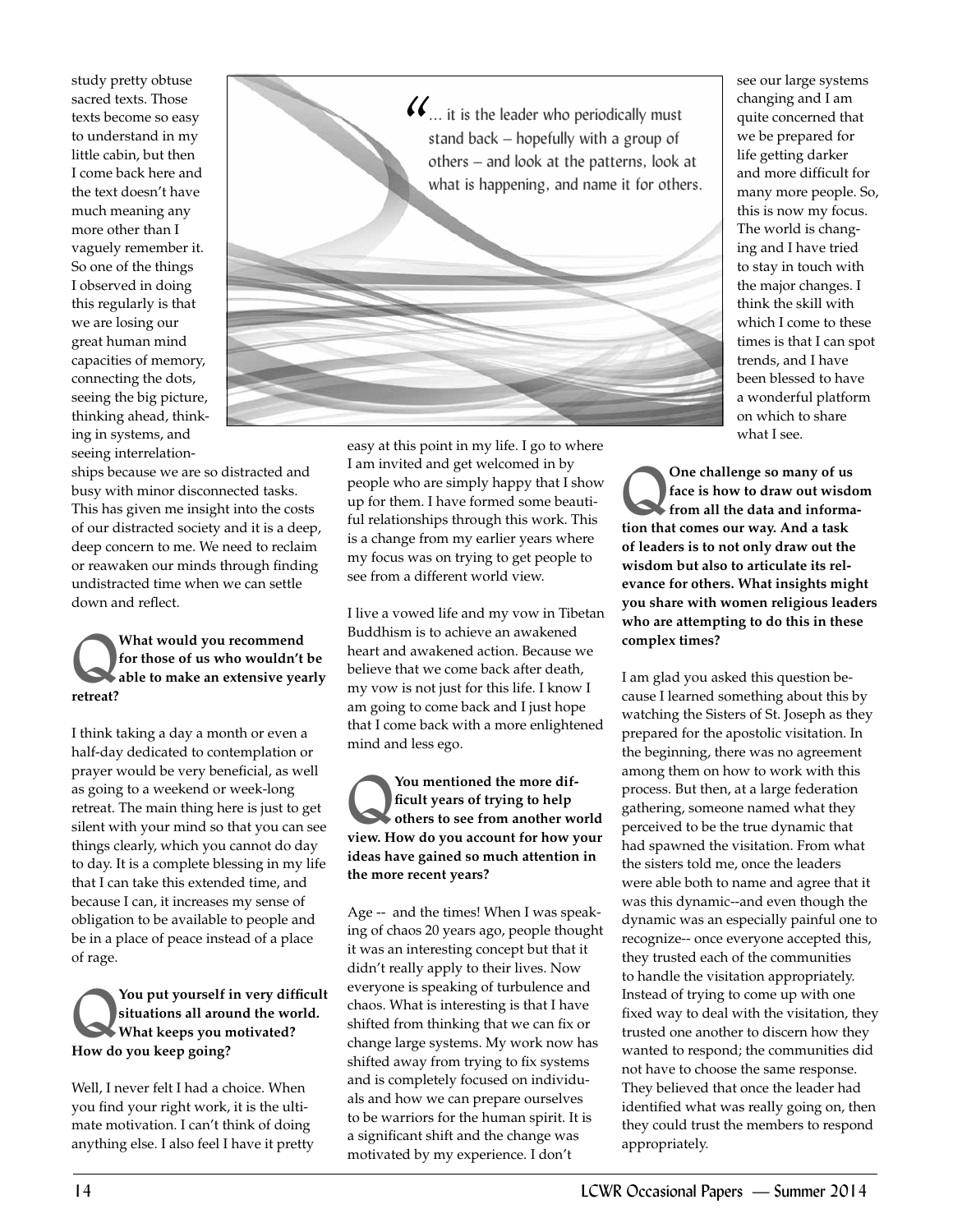What I take from that, and what I have seen in secular settings as well, is that there is a real need for leaders to name what is going on in a situation, and to name it truthfully, and then let that truth be what people talk through. Once a group has a common definition of what is going on, then the group can be free to self-organize and there is not a need for rules about how to respond. Then people can trust one another more. If, however, we are all operating from a different storyline on what the situation is, it only creates confusion. Then people do not act in accordance with one another.

I see this in my own work. Once we agree on what is going on, we trust one another to self-organize appropriate responses. But if we have competing stories about what is happening, then your behavior is going to be very different than mine.

Another crucial role for leaders is to recognize that they're the only ones who see the whole and its patterns. Leaders need to be "stewards of the whole" organization. No one else is even interested in seeing what is happening elsewhere because we are all so overworked and busy. So it is the leader who periodically must stand back – hopefully with a group of others – and look at the patterns, look at what is happening, and name it for others. This is the only way we can stop going down this path of blind action that doesn't lead us to anywhere good. So, it is really not about data; it's about seeing patterns and naming them correctly.

I have seen sisters able to take negative things they have experienced and see them as part of a larger pattern of oppression of women. Seeing from this perspective helps us find much more meaning in the particular negative experience in which we find ourselves, and rouses our courage to name it for what it is.

Women religious are dedicated to bringing religious<br>life forward in a form<br>that meats the summat needs of **cated to bringing religious life forward in a form that meets the current needs of** 

**the world and anticipates how it might meet the needs of the future. You have noted that thinking forward is impossible for people fearfully reacting to the present moment. Would you say more about how fear prevents us from thinking forward and hinders our ability to discern wise action for the future?**

I want to first say something about fear. There is a wonderful quote by the Persian writer Hafiz who said, "Fear is the cheapest room in the house. I would like to see you living in better conditions." Fear is the simplest place to occupy, and what is so bizarre about fear is that it is never found in the present moment. The paradox here is if we want to think forward we cannot do it from a position of fear, yet all our fear comes from thinking about the future. Fear comes from how we interpret the past and how we worry about what will happen in the future.

The first supposition about thinking forward free from fear is to be fully present in this moment, as well as open to all the information that is out there. Fear gives us such terrible lenses by which to view the future; it can become quite terrifying. When I find myself in fear, I try to come back to the present moment and what is going on right here, right now. What do I have? Who am I? Who is around me? I work at trying to prevent my mind from

> The paradox here is if we want to think forward we cannot do it from a position of fear, yet all our fear comes from thinking about the future.  $\frac{1}{\frac{1}{x}}$  we way

going into some future fear-filled state. This also works when you are trying to develop a strategy for the future or think about who you want to be in the future. First, you have to take full stock of what you have right now. This gives us a really amazing capacity then to think forward.

Fear has also become a deliberate political strategy. We are told that we have a lot of enemies and are presented with a lot of fearful prospects for the future. What is interesting is that some of those fearful prospects are true, such as those around climate change. But when we are presented with those facts in the context of fear, we tend to say, "Well, we can't do anything about this anyway, so let's just lead a great life while we can."

Q**What has drawn you to working with women religious? Is there a potential you see in women religious that we should perhaps attend to more?**

For a number of years I had been speaking about organizations that take all their direction from their strong sense of values. In 1992, one of my colleagues told me that if I was going to continue talking about such organizations, I should be working with two groups: the military and women religious. I have worked with both, and he was right.

> Both of these groups are comprised of people who have a strong sense of commitment to their values, and of course very different means to achieve ends.

As I got to know sisters, I found they were the strongest can-do leaders on the planet. I came up with a slogan years ago which was: If you want it done, ask a nun. Sisters never seem to say no, you all seem to just make it work. I have loved that. I also love the focus on charism, as well as ritual and liturgy. You have the means to create a strong container to hold your separate activities and work in the world. I loved learning what it means to bear witness and to stand with. All of this was so new to me at the time I first met sisters, but now it is just a part of who I am. I